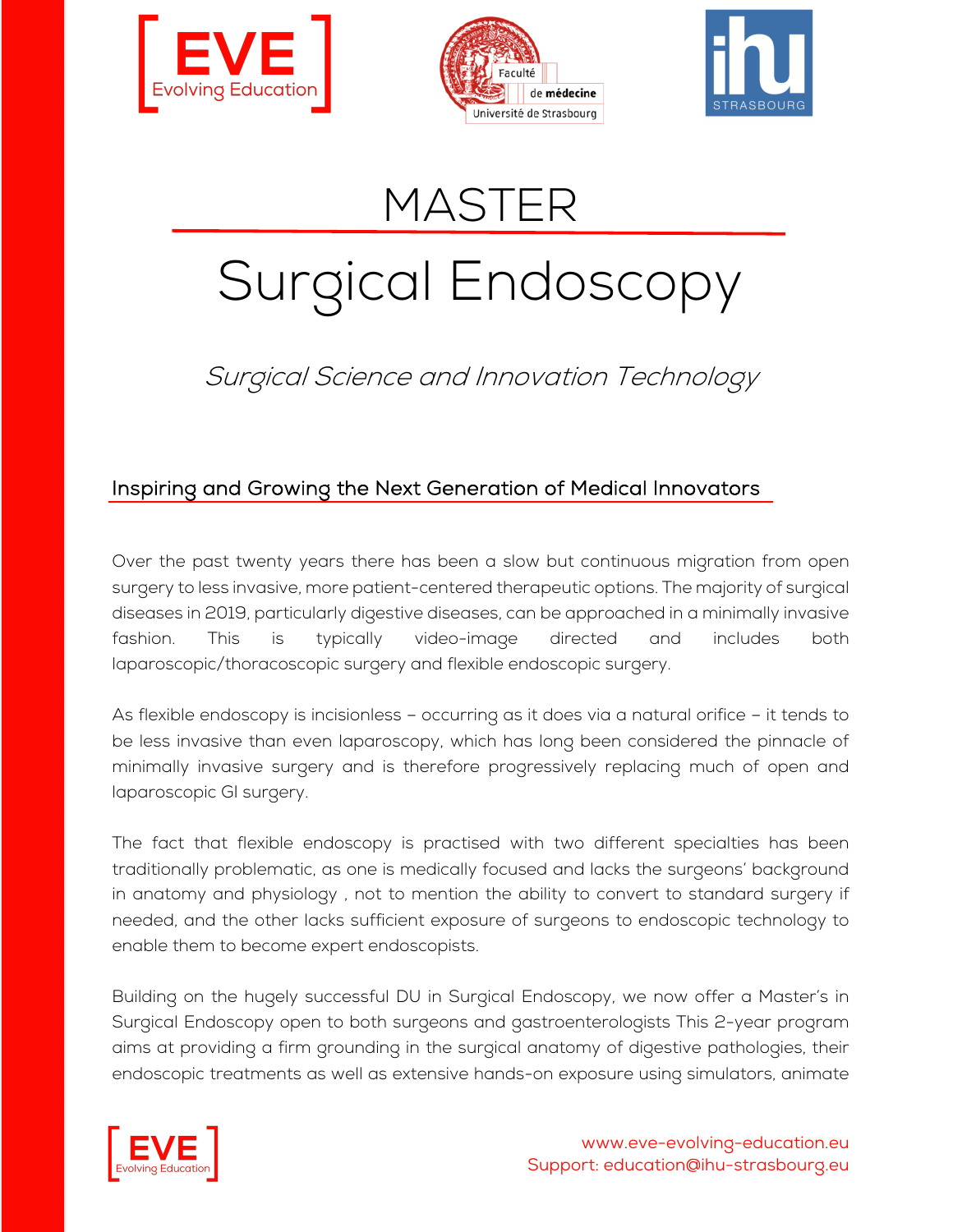and inanimate models and clinical experience to achieve demonstrable competency in endoscopic surgery.

To accommodate busy clinicians, didactic content is presented on our proprietary, interactive, web-based training platform. Basic as well as advanced flexible endoscopic techniques will be presented by experienced endoscopists, with didactic endoscopic images and video clips of clinical cases.

This will be followed by practice in the way of hands-on sessions, and clinical rotations. You will learn key endoscopic procedures in a structured way, under the mentorship of world leaders in the field with access to the newest technologies and techniques.

### **Methods**

On-line 24/7 educational platform, Interactive theoretical and video sessions:

Clinical case discussions Live and pre-recorded demonstrations Hands-on sessions on live tissue, simulators and phantoms



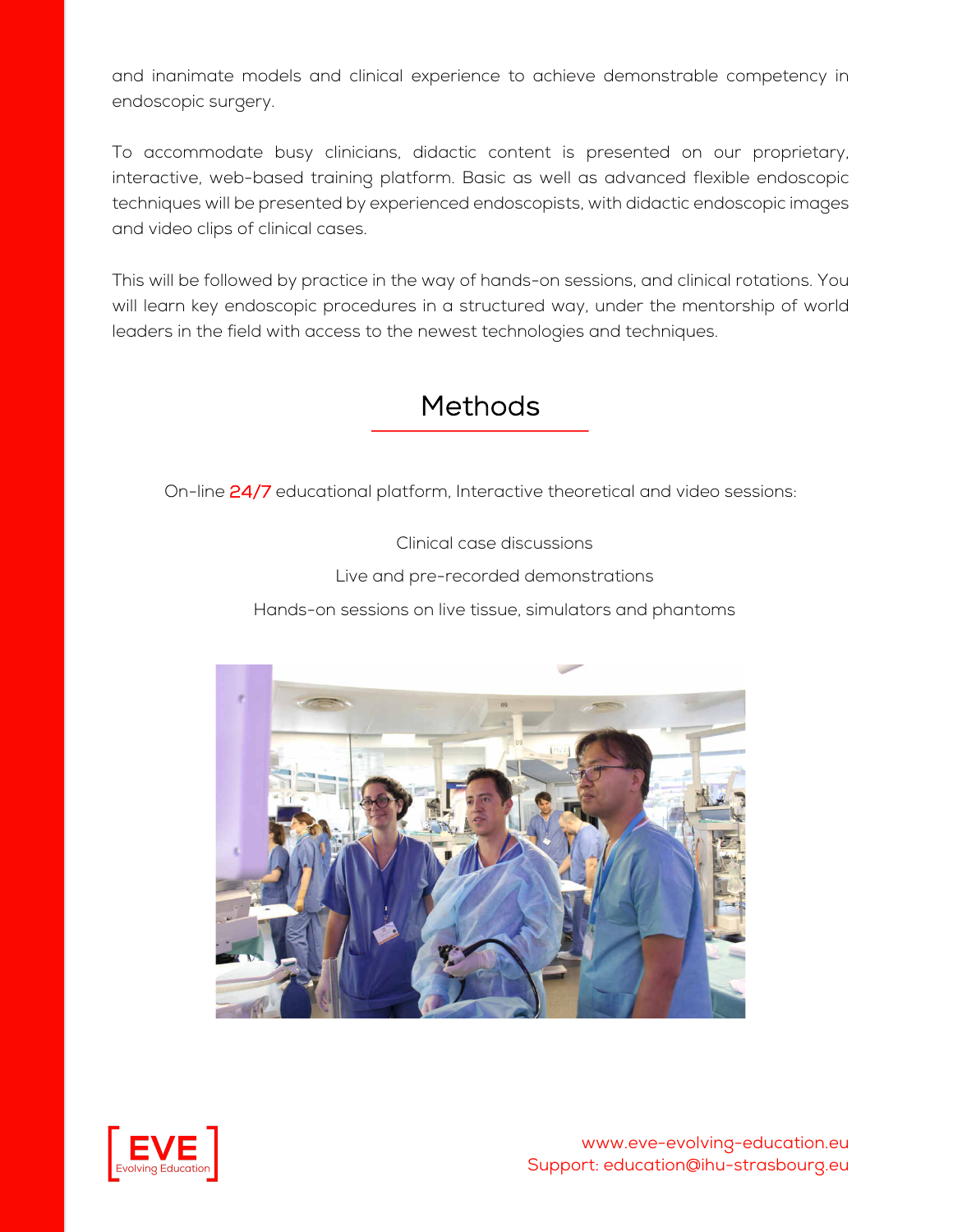## Program Details



Who should apply? Surgeons, gastroenterologists Requirements: Only open to specialists in continuing training (not open to residents) Logistics: 2-year program Location: IHU in Strasbourg France Application Deadline: October 1st, 2020 Courses Start: Fall 2020

### Program Syllabus

#### **Objectives**

Basic and advanced flexible endoscopic techniques will be presented by experienced surgeons and endoscopists, with didactic endoscopic images, video clips of clinical cases and subsequently put to practice during hands-on sessions. You will learn key endoscopic procedures in a structured way, under the mentorship of world-renowned experts in the field with access to the newest technologies and techniques.

In the second year, applicants will pursue one of the following pathways:

- o Bariatric Endoscopy
- o ERCP & EUS
- o Dissection Techniques

#### First Year – M1

- To learn the endoscopic management of common surgical complications: bleeding, perforations, leaks and fistulas, stenosis...
- To acquire basic endoscopic skills required to form a foundation in the practice of flexible endoscopy.

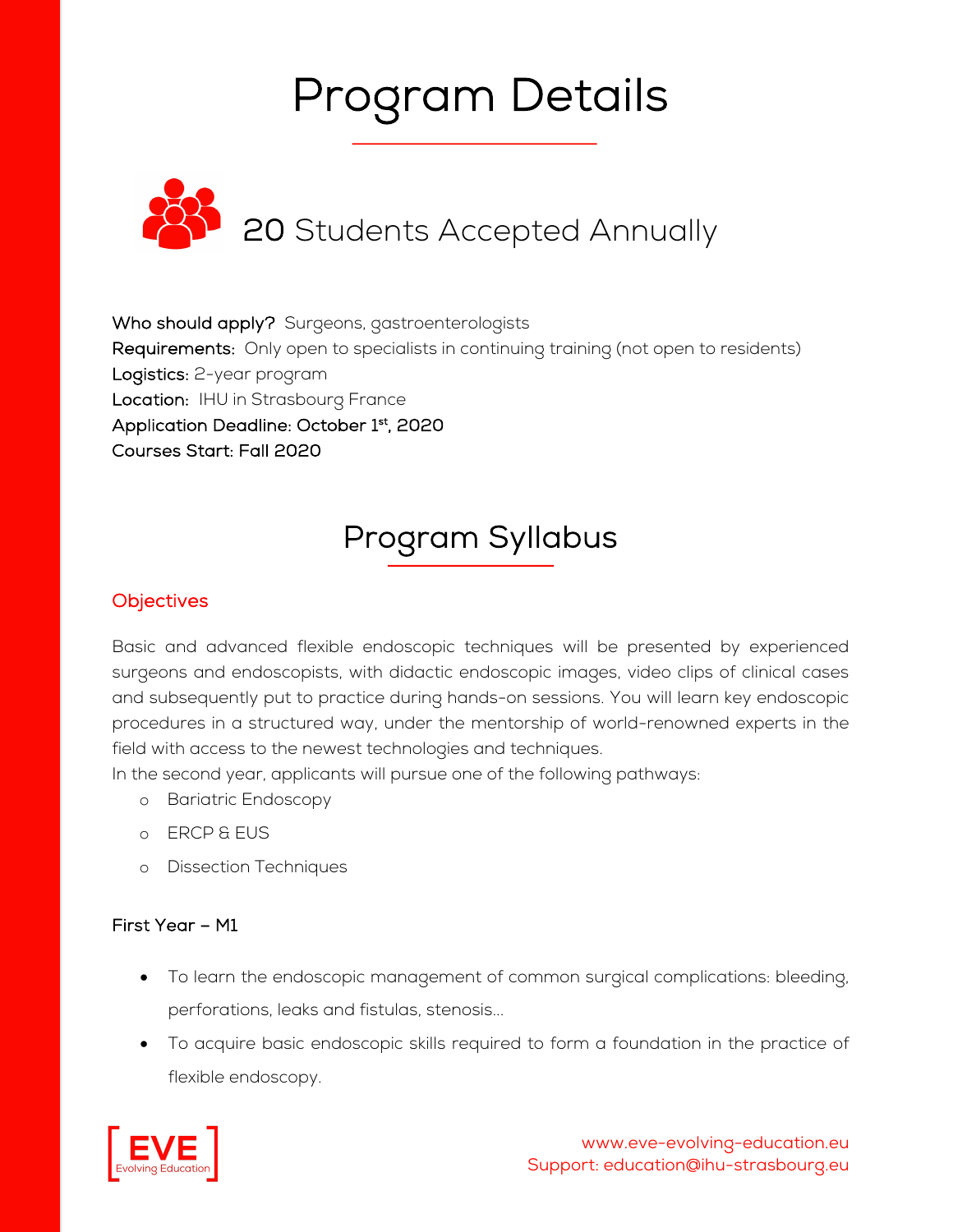• To address the indications, techniques, and results of the most common procedures in flexible endoscopy.

#### Second Year – M2

According to the selected pathway:

- To learn Endoscopic sleeve gastroplasty and suturing techniques.
- To learn ERCP and EUS.
- To learn Endoscopic ablation and resection techniques: RFA, EMR and ESD.
- To learn Submucosal tunneling techniques: POEM, POP, STER ...

#### At the end of the program students will

- Acquire a general fund of knowledge of disorders amenable to diagnosis and/or treatment by flexible endoscopy.
- Understand signs/symptoms, pathophysiology, and the natural history of diseases amenable to flexible endoscopy and be able to apply this knowledge to explain indications, contraindications, and risks of an endoscopic procedure as well as radiological and/or surgical alternative/adjunctive therapies.
- Acquire/improve the knowledge required to form a foundation for the practice of diagnostic and interventional endoscopic procedures in a structured way under the mentorship of world leaders in the field with access to the newest technologies, techniques, and platforms.
- Apply the essential steps of postoperative care and management of postoperative complications.

#### **Modalities**

- Online learning
- Onsite (IHU Strasbourg) practical training sessions
- Clinical training session at the IHU Strasbourg or on partner sites

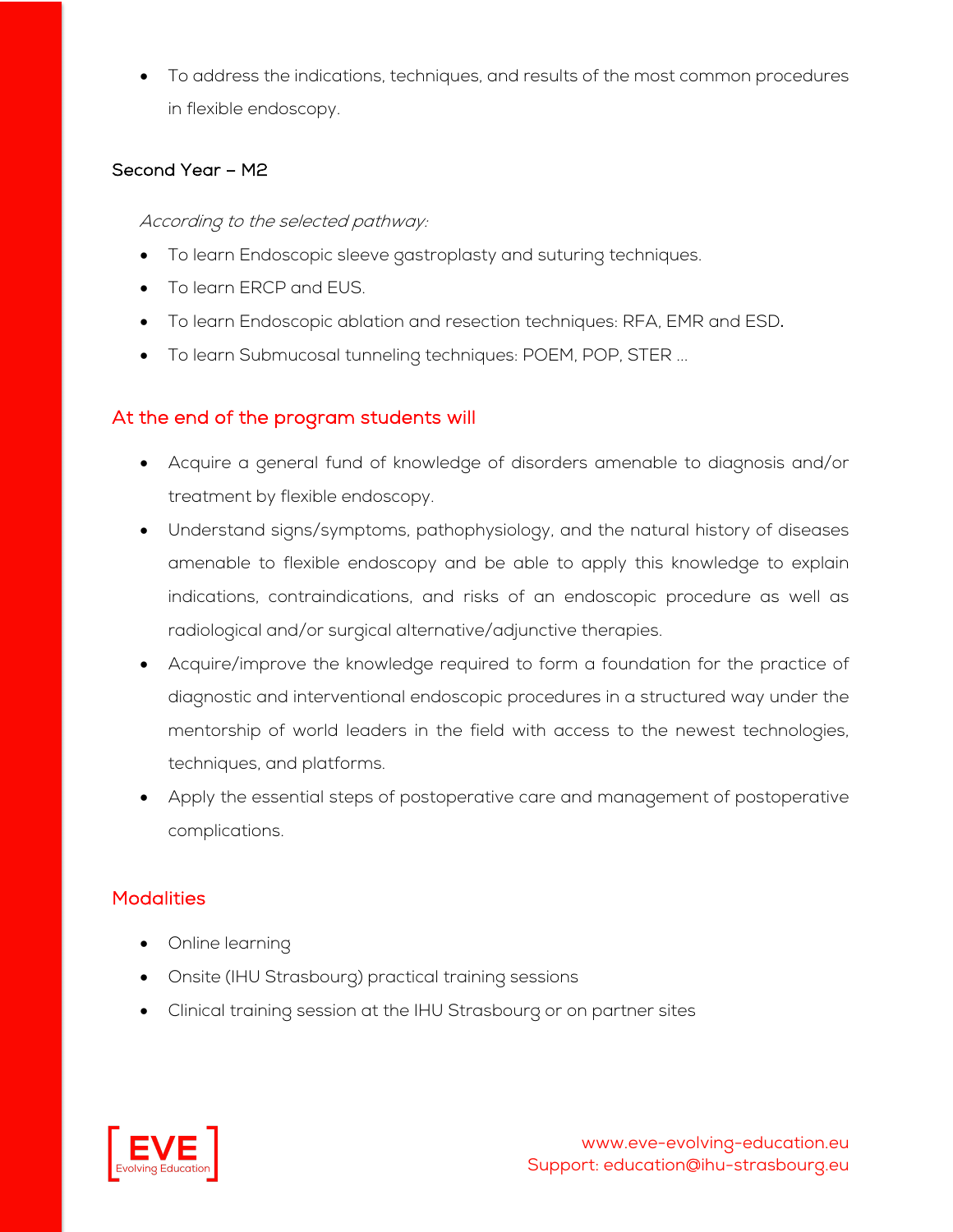## Year 1 - 1<sup>st</sup> Semester

#### Two modules:

- 1. Basics Principles of Endoscopy
- Know and understand the indications and contraindications for surgical endoscopy
- Know and understand how to prepare patients for endoscopic and surgical procedures
- Know and understand the techniques for sedation and anesthesia
- Understand postoperative care

#### 2. Digestive Endoscopy

- Know the normal anatomy (endoscopic and surgical) of the gastrointestinal tract

- Recognize surgically altered anatomy

- Master safe and efficient access to and navigation of the gastrointestinal tract (upper and lower) with a variety of flexible endoscopes

- Master the endoscopic management of surgical complications
- Recognize and master the treatment of complications related to flexible endoscopy

- Perform basic procedures (tissue biopsy, hemostasis, stenosis dilatation, removal of abnormal tissue, placement of enteral access device, placement of endoscopic stents)

- Know the most advanced techniques (treatment of reflux, obesity, Barrett's esophagus, achalasia, NOTES technique, ...)

- Acquire a fundamental knowledge, practical skills, and clinical judgment necessary for the practice of flexible endoscopy

## Year 1 - 2nd Semester

Two modules:

- 1. Hepato-Bilio-Pancreatic Endoscopy
- Know the normal anatomy (endoscopic and surgical) of the bile ducts
- Recognize surgically altered anatomy
- Master the endoscopic management of surgical complications
- Recognize and master the treatment of complications related to flexible endoscopy
- Perform basic procedures (tissue biopsy, hemostasis, stenosis dilatation, removal of abnormal tissue, placement of enteral access device, placement of endoscopic stents)

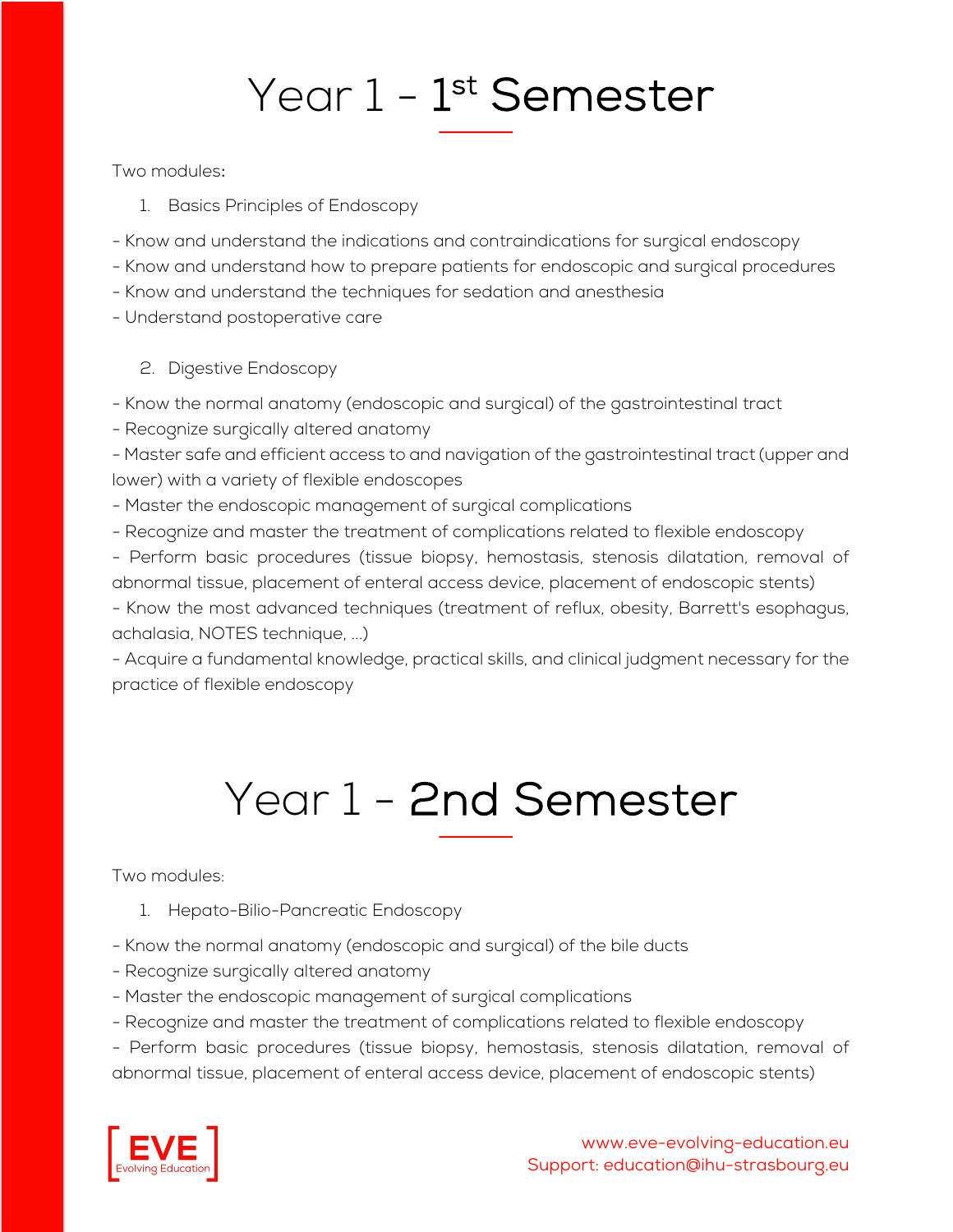- Acquire a fundamental knowledge, practical skills and clinical judgment necessary for the practice of flexible endoscopy

2. Imaging Modalities

- Understand the basics of diagnostic imaging and guidance modalities (NBI, echoendoscopy, endocystoscopy, confocal endomicroscopy, ...)

- Acquire a fundamental knowledge, practical skills and clinical judgment necessary for the practice of flexible endoscopy

## Year 2 – 3rd Semester

In the second year, applicants will pursue one of the following 3 pathways:

- 1. Bariatric Endoscopy: Diagnostic and Interventional Techniques in the fields of Digestive and Bariatric Surgery
- Further develop the knowledge and skills acquired in M1

- Master the endoscopic management of surgical complications in the fields of digestive and bariatric surgery

- Master the treatment of complications related to flexible endoscopy in the fields of digestive and bariatric surgery: stent placement, internal pigtail drainage, septotomy, dilatation techniques, etc.

- Develop a fundamental knowledge, practical skills and clinical judgment necessary for the practice of flexible endoscopy

- Apply a multidisciplinary approach to complex patients involving discussions with pathologists, cytologists, surgeons, oncologists, and radiologists

- Master the most advanced techniques: treatment of reflux, obesity, Barrett's esophagus, Zenker's diverticulum, achalasia, NOTES technique, ...)

- Be familiar with radiation protection requirements for the safe and effective clinical use of fluoroscopy

- Explore training and research opportunities with experts in the field

2. ERCP & EUS: Diagnostic and interventional techniques in the field of Hepato-Bilio-Pancreatic Surgery

- Further develop the knowledge and skills acquired in M1

- Master the endoscopic management of surgical complications in the field of hepatobilio-pancreatic surgery

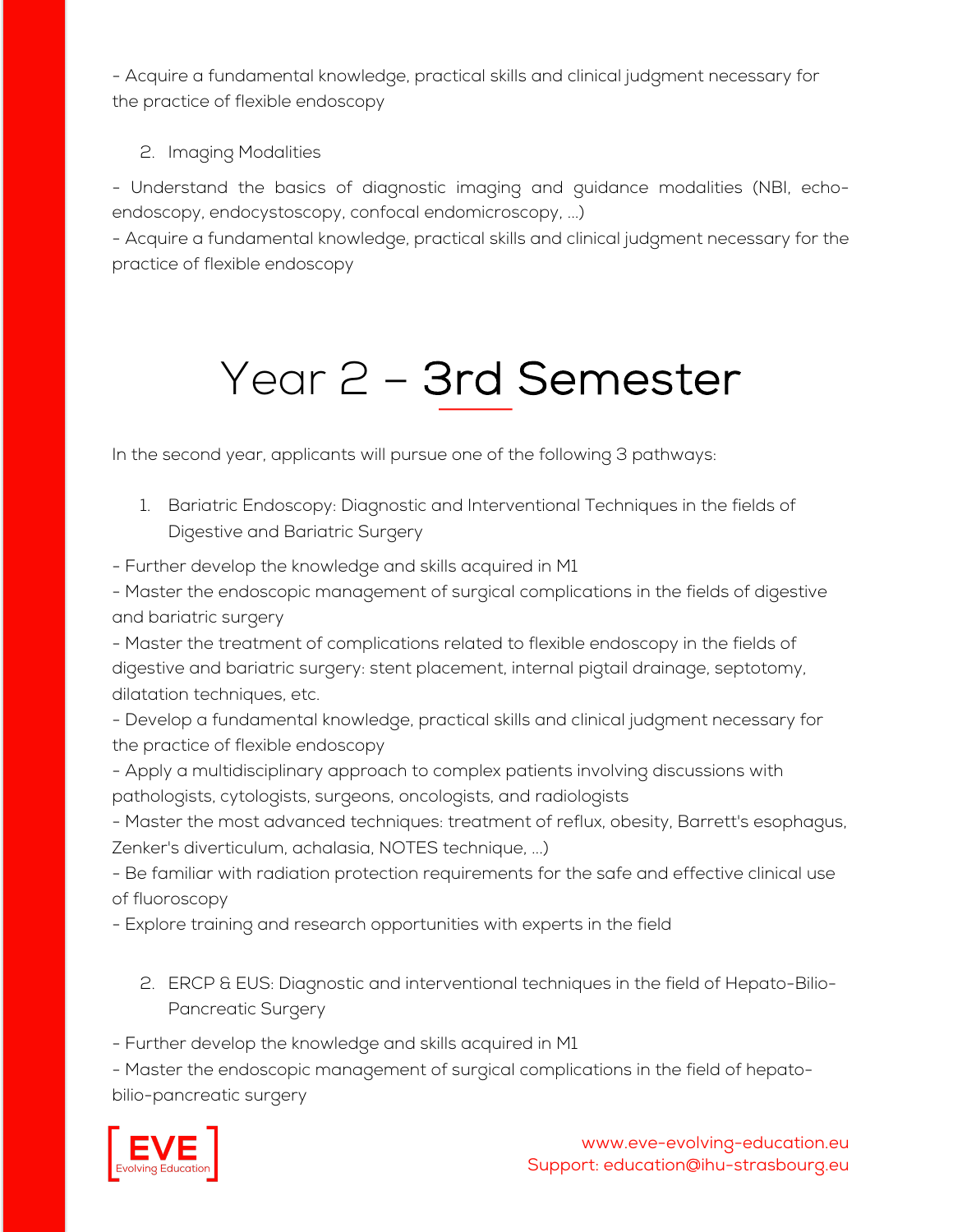- Develop a fundamental knowledge, practical skills and clinical judgment necessary for the practice of flexible endoscopy in the field of hepato-bilio-pancreatic surgery - Recognize and master the treatment of complications related to flexible endoscopy in the field of hepato-bilio-pancreatic surgery

- Apply a multidisciplinary approach to complex patients involving discussions with pathologists, cytologists, surgeons, oncologists, and radiologists

- Master the following interventional procedures:

- Therapeutic ERCP including biliary and pancreatic sphincterotomy, gallstone and pancreatic stone extraction, biliary and pancreatic stenting, pancreatic cyst drainage, intraluminal radiotherapy

- Combined percutaneous and endoscopic procedures

- Extracorporeal shock wave lithotripsy (ESWL) of gallstones and pancreatic stones - Apply recommendations for the maintenance of endoscopes used for ERCP and EUS to ensure infection prevention and patient safety

- Be familiar with radiation protection requirements for the safe and effective clinical use of fluoroscopy

- Be familiar with EUS-hybrid endoscopic procedures such as cholecysto-gastrostomy, gastrojejunostomy, biliary anastomosis and echoendoscopy guided appointment techniques, necrosectomy, management of complex hilar stenoses, retrograde and transluminal interventional cholangioscopy, and altered anatomy cases

- Explore training and research opportunities with experts in the field

#### 3. Dissection Techniques

- Further develop the knowledge and skills acquired in M1

- Develop a fundamental knowledge, practical skills and clinical judgment necessary for the practice of flexible endoscopy in the field of endoscopic dissection

- Master the indications and techniques for endoscopic dissection (EMR, ESD, POEM, POP, …)

- Recognize and treat complications related to endoscopic dissection techniques

- Become familiar with the indications and technical aspects of full-thickness GI resections and hybrid endo-laparoscopic techniques

- Apply a multidisciplinary approach to complex patients involving discussions with pathologists, surgeons, and oncologists

- Be familiar with radiation protection requirements for the safe and effective clinical use of fluoroscopy.

- Explore training and research opportunities with experts in the field

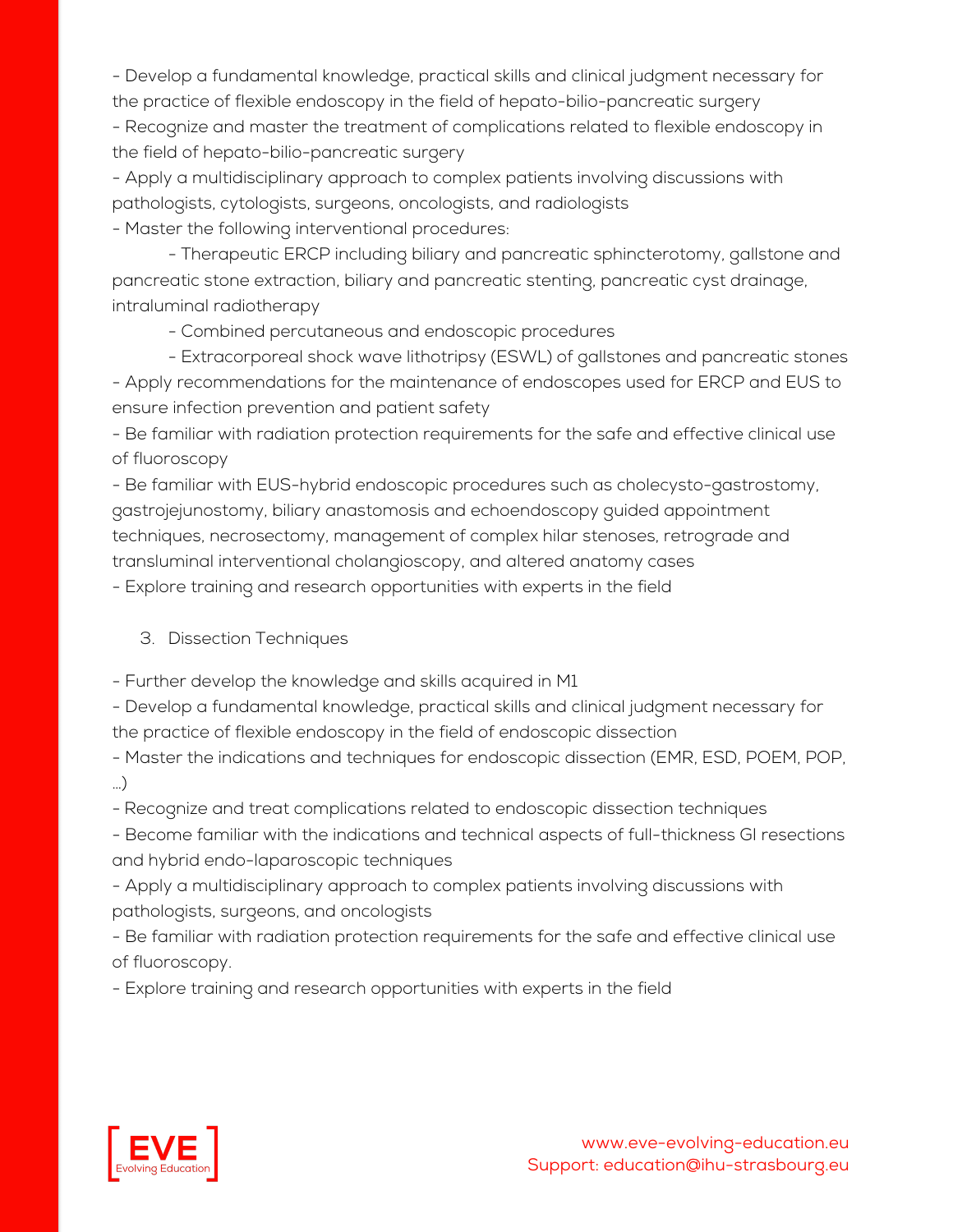## Year 2 - 4th Semester

- Research project and essay writing



www.eve-evolving-education.eu Support: education@ihu-strasbourg.eu